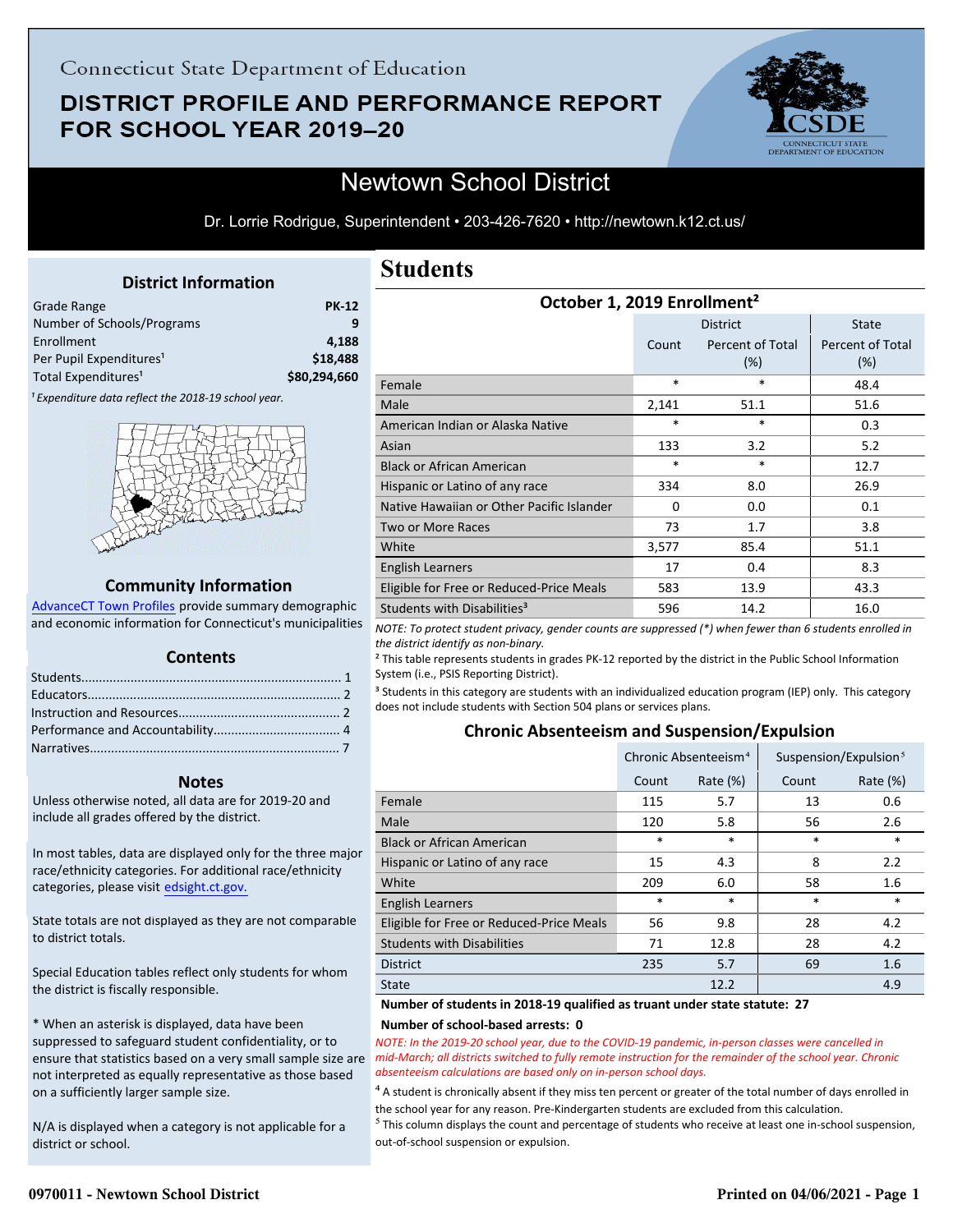## **Educators**

**Full-Time Equivalent (FTE)<sup>1</sup> Staff** 

|                                                           | <b>FTE</b> |
|-----------------------------------------------------------|------------|
| <b>General Education</b>                                  |            |
| <b>Teachers and Instructors</b>                           | 289.6      |
| Paraprofessional Instructional Assistants                 | 41.5       |
| <b>Special Education</b>                                  |            |
| <b>Teachers and Instructors</b>                           | 42.1       |
| Paraprofessional Instructional Assistants                 | 93.6       |
| <b>Administrators, Coordinators and Department Chairs</b> |            |
| District Central Office                                   | 8.0        |
| School Level                                              | 23.7       |
| Library/Media                                             |            |
| Specialists (Certified)                                   | 8.0        |
| <b>Support Staff</b>                                      | 5.1        |
| Instructional Specialists Who Support Teachers            | 21.1       |
| Counselors, Social Workers and School Psychologists       | 35.8       |
| <b>School Nurses</b>                                      | 12.6       |
| Other Staff Providing Non-Instructional Services/Support  | 254.3      |

## **Educators by Race/Ethnicity**

|                                              |       | <b>District</b>         | State                   |
|----------------------------------------------|-------|-------------------------|-------------------------|
|                                              | Count | Percent of Total<br>(%) | Percent of Total<br>(%) |
| American Indian or Alaska Native             | 1     | 0.2                     | 0.1                     |
| Asian                                        | 4     | 0.9                     | 1.2                     |
| <b>Black or African American</b>             | 1     | 0.2                     | 4.0                     |
| Hispanic or Latino of any race               | 7     | 1.6                     | 4.1                     |
| Native Hawaiian or Other Pacific<br>Islander | 0     | 0.0                     | 0.1                     |
| Two or More Races                            | O     | 0.0                     | 0.1                     |
| White                                        | 424   | 97.0                    | 90.4                    |

<sup>1</sup> In the full-time equivalent count, staff members working part-time in the school are counted as a fraction of full-time. For example, a teacher who works half-time in a school contributes 0.50 to the school's staff count.

### **Classroom Teacher Attendance: 2018-19**

|                                                                   | District | State |
|-------------------------------------------------------------------|----------|-------|
| Average Number of FTE Days Absent Due to Illness or Personal Time |          |       |

## **Instruction and Resources**

## **11th and 12th Graders Enrolled in College-and-Career-Readiness Courses during High School²**

|                                          | 11th   |             |        | 12 <sub>th</sub> |
|------------------------------------------|--------|-------------|--------|------------------|
|                                          | Count  | Rate $(\%)$ | Count  | Rate $(\%)$      |
| <b>Black or African American</b>         | $\ast$ | $\ast$      | $\ast$ | $\ast$           |
| Hispanic or Latino of any race           | 17     | 85.0        | 27     | 93.1             |
| White                                    | 327    | 95.6        | 348    | 94.6             |
| <b>English Learners</b>                  | $\ast$ | $\ast$      | $\ast$ | $\ast$           |
| Eligible for Free or Reduced-Price Meals | 49     | 96.1        | 47     | 85.5             |
| <b>Students with Disabilities</b>        | 26     | 81.3        | 24     | 57.1             |
| <b>District</b>                          | 368    | 95.1        | 408    | 94.2             |
| State                                    |        | 75.8        |        | 84.8             |

² College-and-Career-Readiness Courses include Advanced Placement®(AP), International Baccalaureate®(IB), Career and Technical Education(CTE), workplace experience and dual enrollment courses.

## **Students with Disabilities Who Spend 79.1 to 100 Percent of Time with Nondisabled Peers³**

|                                | Count  | Rate $(\%)$ |
|--------------------------------|--------|-------------|
| Autism                         | 46     | 51.1        |
| <b>Emotional Disturbance</b>   | 33     | 60.0        |
| <b>Intellectual Disability</b> | $\ast$ | $\ast$      |
| Learning Disability            | 163    | 84.5        |
| Other Health Impairment        | 95     | 87.2        |
| <b>Other Disabilities</b>      | $\ast$ | $\ast$      |
| Speech/Language Impairment     | 55     | 94.8        |
| <b>District</b>                | 397    | 73.8        |
| State                          |        | 67.8        |

<sup>3</sup> This table represents students ages 6-21 for whom the district is fiscally responsible (i.e., Nexus District students with an IEP or services plan).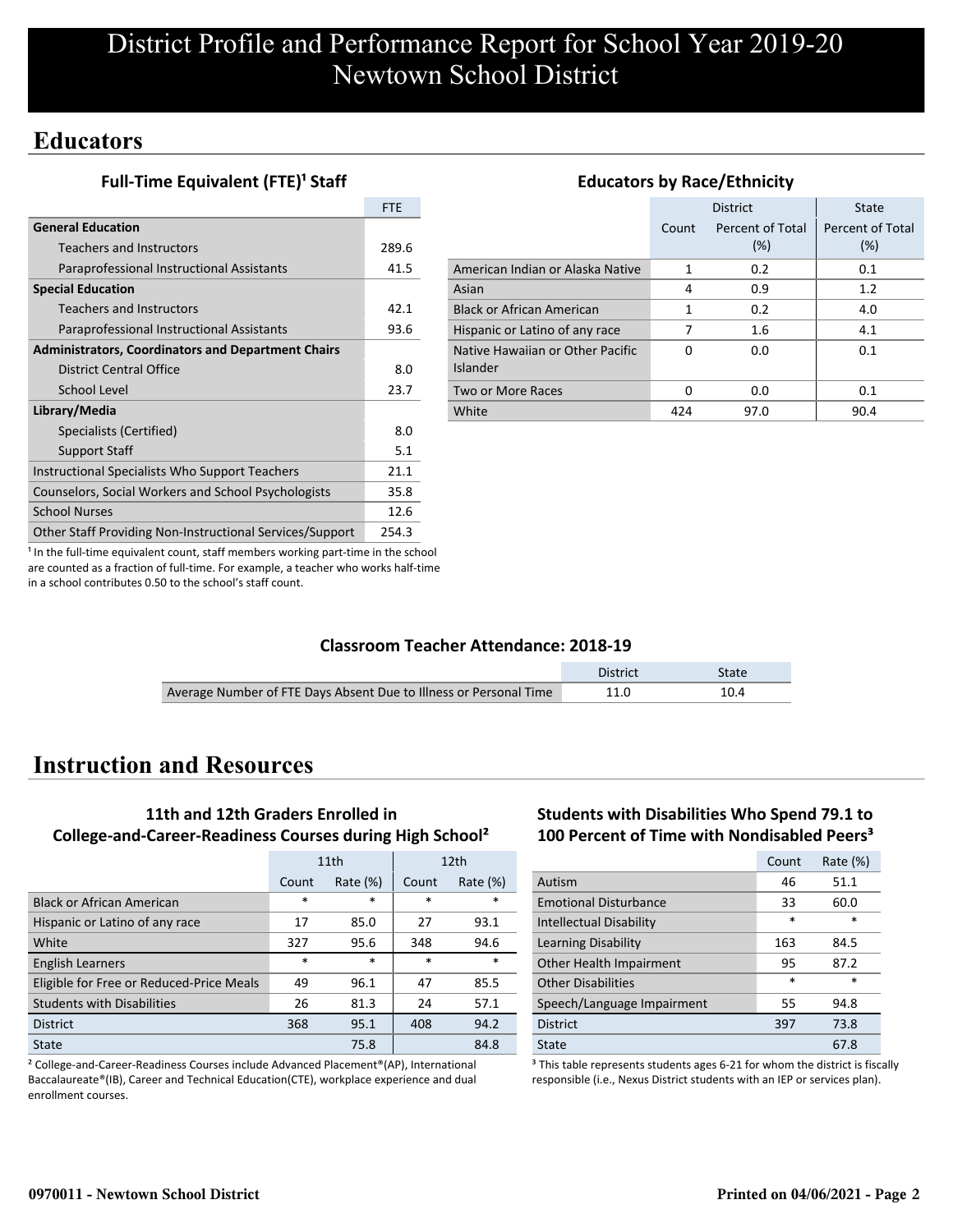## **Students with Disabilities by Primary Disability<sup>1</sup>**

|                                | <b>District</b> | State       |             |
|--------------------------------|-----------------|-------------|-------------|
|                                | Count           | Rate $(\%)$ | Rate $(\%)$ |
| Autism                         | 94              | 2.3         | 2.0         |
| <b>Emotional Disturbance</b>   | 55              | 1.3         | 1.1         |
| <b>Intellectual Disability</b> | 20              | 0.5         | 0.5         |
| <b>Learning Disability</b>     | 193             | 4.7         | 5.7         |
| Other Health Impairment        | 110             | 2.7         | 3.3         |
| <b>Other Disabilities</b>      | 24              | 0.6         | 1.1         |
| Speech/Language<br>Impairment  | 70              | 1.7         | 1.8         |
| <b>All Disabilities</b>        | 566             | 13.7        | 15.6        |

 $1$  This table represents students in grades K-12 for whom the district is fiscally responsible (i.e., Nexus District students with an IEP or services plan).

### **Students with Disabilities Placed Outside of the District²**

|                                             | <b>District</b> | <b>State</b> |             |
|---------------------------------------------|-----------------|--------------|-------------|
|                                             | Count           | Rate $(\%)$  | Rate $(\%)$ |
| Public Schools in<br><b>Other Districts</b> | 18              | 3.2          | 8.2         |
| <b>Private Schools</b><br>or Other Settings | 21              | 3.7          | 5.0         |

² This table represents students in grades K-12 for whom the district is fiscally responsible (i.e., Nexus District students with an IEP or services plan).

## **Overall Expenditures<sup>3</sup>: 2018-19**

|                                                |              |                | Per Pupil   |
|------------------------------------------------|--------------|----------------|-------------|
|                                                | Total $(5)$  | District $(5)$ | State $(5)$ |
| Instruction                                    | \$44,769,262 | \$10,308       | \$10,923    |
| Support services - students                    | \$8,733,378  | \$2,039        | \$1,277     |
| Support services - instruction                 | \$2,240,342  | \$523          | \$682       |
| Support services - general administration      | \$1,306,149  | \$305          | \$467       |
| Support services - school based administration | \$4,206,159  | \$982          | \$1,021     |
| Central and other support services             | \$2,048,413  | \$478          | \$679       |
| Operation and maintenance of plant             | \$11,105,154 | \$2,593        | \$1,718     |
| Student transportation services                | \$4,659,455  | \$1,079        | \$1,288     |
| Food services                                  | \$42,222     | \$10           | \$12        |
| <b>Enterprise operations</b>                   | \$1,184,126  | \$276          | \$163       |
| Minor school construction                      |              |                | \$59        |
| Total                                          | \$80,294,660 | \$18,488       | \$17,629    |

<sup>3</sup> Expenditures may be supported by local tax revenues, state grants, federal grants, municipal in-kind services, tuition and other sources.

### **Special Education Expenditures: 2018-19**

|                                                          | <b>District</b> | State                   |                         |
|----------------------------------------------------------|-----------------|-------------------------|-------------------------|
|                                                          | Total (\$)      | Percent of<br>Total (%) | Percent of<br>Total (%) |
|                                                          |                 |                         |                         |
| <b>Teacher Salaries</b>                                  | \$5,205,049     | 29.4                    | 28.5                    |
| <b>Instructional Aide Salaries</b>                       | \$1,799,097     | 10.2                    | 10.1                    |
| Other Salaries                                           | \$2,132,884     | 12.0                    | 11.1                    |
| <b>Employee Benefits</b>                                 | \$2,052,816     | 11.6                    | 13.0                    |
| Purchased Services Other Than Transportation             | \$429,152       | 2.4                     | 5.7                     |
| <b>Special Education Tuition</b>                         | \$4,337,221     | 24.5                    | 22.5                    |
| <b>Supplies</b>                                          | \$125,206       | 0.7                     | 0.6                     |
| <b>Property Services</b>                                 | \$32,996        | 0.2                     | 0.3                     |
| <b>Purchased Services For Transportation</b>             | \$1,561,689     | 8.8                     | 8.0                     |
| Equipment                                                | \$23,404        | 0.1                     | 0.2                     |
| All Other Expenditures                                   | \$961           | 0.0                     | 0.1                     |
| Total                                                    | \$17,700,476    | 100.0                   | 100.0                   |
| Percent of Total Expenditures Used for Special Education | 22.0            | 24.6                    |                         |

## **Expenditures by Revenue Source<sup>4</sup>:**

| 2018-19                    |                      |  |  |
|----------------------------|----------------------|--|--|
|                            | Percent of Total (%) |  |  |
|                            | Excluding            |  |  |
|                            | School               |  |  |
|                            | Construction         |  |  |
| Local                      | 89.4                 |  |  |
| State                      | 7.8                  |  |  |
| Federal                    | $1.5\,$              |  |  |
| <b>Tuition &amp; Other</b> | 1.3                  |  |  |

⁴ Revenue sources do not include state-funded Teachers' Retirement Board contributions, Connecticut Technical Education and Career System (CTECS) operations, CSDE-budgeted costs for salaries and leadership activities and other state-funded school districts (e.g., Dept. of Children and Families and Dept. of Correction).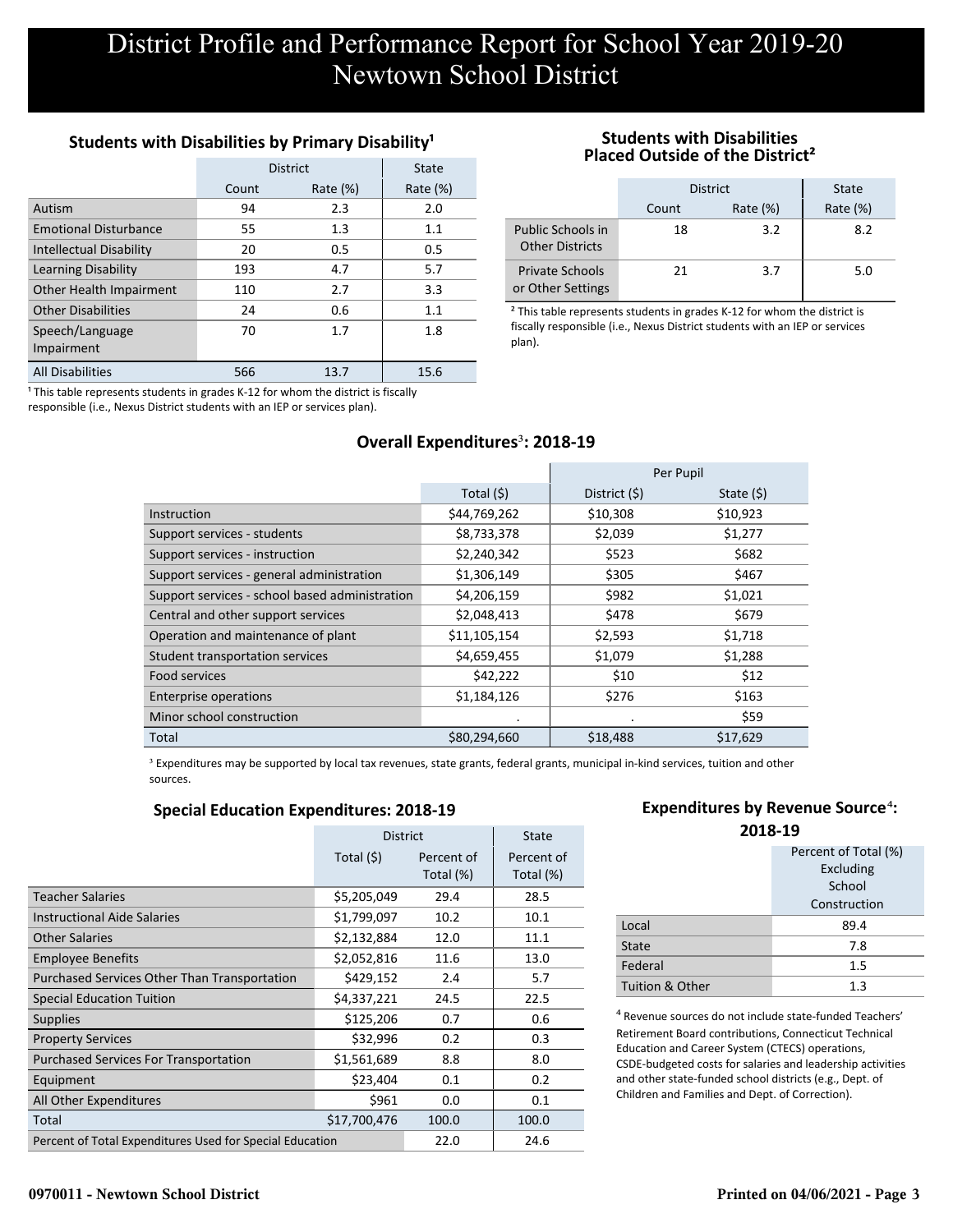## **Performance and Accountability**

## **District Performance Index (DPI)**

A District Performance Index (DPI) is the average performance of students in a subject area (i.e., ELA, Mathematics or Science) on the state summative assessments. The DPI ranges from 0-100. A DPI is reported for all students tested in a district and for students in each individual student group. Connecticut's ultimate target for a DPI is 75.

*[NOTE: Due to widespread school closures related to the novel Coronavirus disease \(COVID-19\), Connecticut's request for a waiver of statewide assessment, accountability and](https://portal.ct.gov/-/media/SDE/Student-Assessment/Main-Assessment/CT-Covid19-WaiverResponse.pdf) reporting requirements in the Elementary and Secondary Education Act (ESEA) for the 2019-2020 school year was approved. Therefore, no table is shown here. For additional information, please view Connecticut's waiver response at: https://portal.ct.gov/-/media/SDE/Student-Assessment/Main-Assessment/CT-Covid19-WaiverResponse.pdf*

## **National Assessment of Educational** Progress (NAEP): Percent At or Above Proficient<sup>1</sup>

|                        | <b>NAEP 2019</b> | <b>NAEP 2013</b> |          |
|------------------------|------------------|------------------|----------|
| <b>READING</b>         |                  | Grade 4 Grade 8  | Grade 12 |
| Connecticut            | 40               | 41               | 50       |
| <b>National Public</b> | 34               | 32               | 36       |
| <b>MATH</b>            |                  | Grade 4 Grade 8  | Grade 12 |
| Connecticut            | 45               | 39               | 32       |
| <b>National Public</b> | 40               | 33               | 25       |

<sup>1</sup> NAEP is often called the "Nation's Report Card." It is sponsored by the U.S. Department of Education. This table compares Connecticut's performance to that of national public school students. Performance standards for state assessments and NAEP are set independently. Therefore, one should not expect performance results to be the same across Smarter Balanced and NAEP. Instead, NAEP results are meant to complement other state assessment data. To view performance on NAEP by student group, click here.

### **Physical Fitness Tests: Students Reaching Health Standard**

*NOTE: Due to widespread school closures related to the novel Coronavirus disease (COVID-19), Connecticut's request for a waiver of statewide assessment, accountability [and reporting requirements in the Elementary and Secondary Education Act \(ESEA\) for the](https://portal.ct.gov/-/media/SDE/Student-Assessment/Main-Assessment/CT-Covid19-WaiverResponse.pdf) 2019-2020 school year was approved. Therefore, no table is shown here. For additional information, please view Connecticut's waiver response at: https://portal.ct.gov/-/media/SDE/Student-Assessment/Main-Assessment/ CT-Covid19-WaiverResponse.pdf*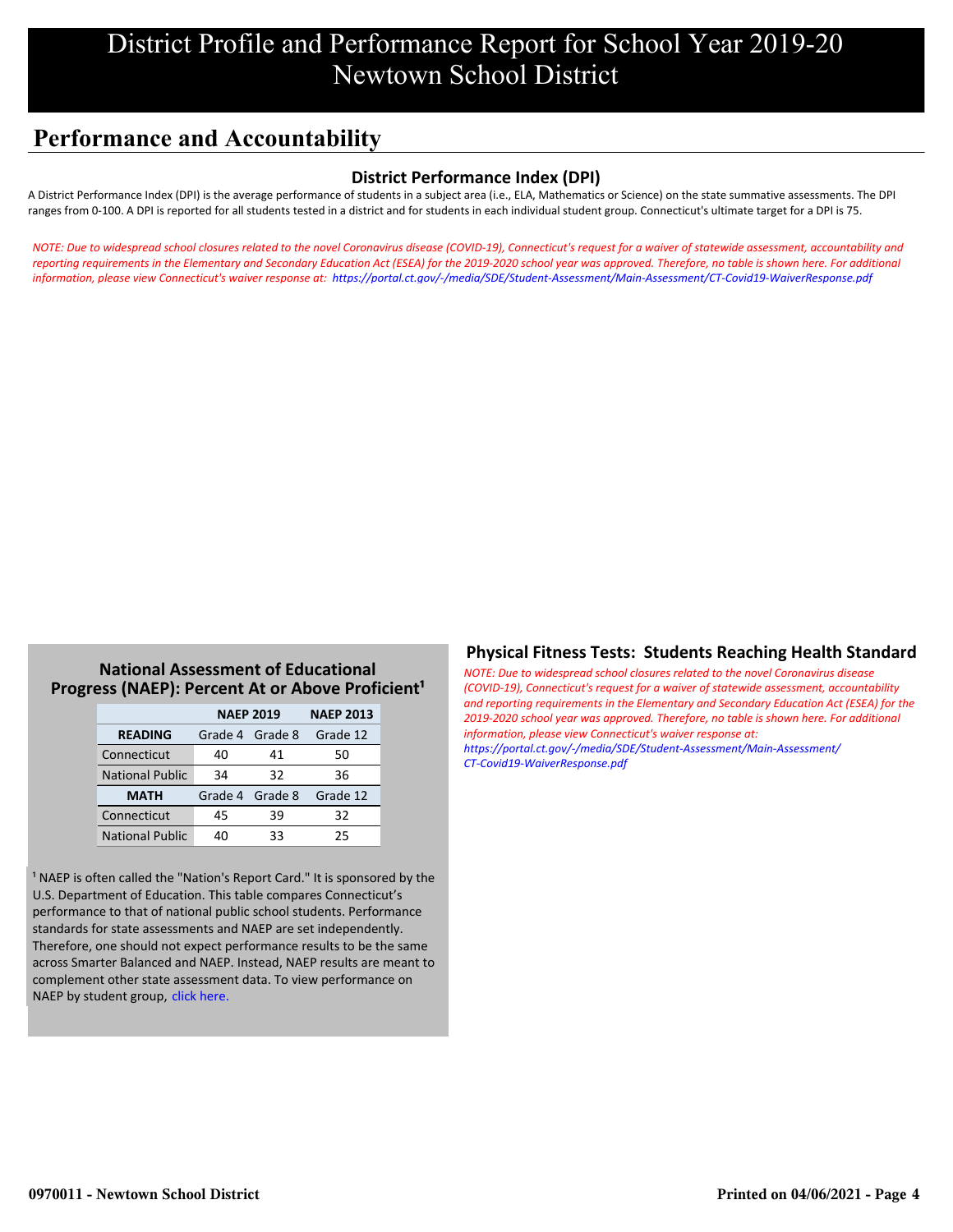## **Cohort Graduation: Four-Year<sup>1</sup>**

|                                          | 2018-19                   |             |  |
|------------------------------------------|---------------------------|-------------|--|
|                                          | Cohort Count <sup>2</sup> | Rate $(\%)$ |  |
| <b>Black or African American</b>         | *                         | *           |  |
| Hispanic or Latino of any race           | 14                        | $\ast$      |  |
| <b>English Learners</b>                  | N/A                       | N/A         |  |
| Eligible for Free or Reduced-Price Meals | 77                        | 92.2        |  |
| <b>Students with Disabilities</b>        | 39                        | 74.4        |  |
| <b>District</b>                          | 409                       | 96.6        |  |
| State                                    |                           | 88.5        |  |

<sup>1</sup> The four-year cohort graduation rate represents the percentage of first-time 9th graders who earn a standard high school [diploma within four years.](http://www.sde.ct.gov/sde/cwp/view.asp?a=2758&q=334898)

<sup>2</sup> Cohort count includes all students in the cohort as of the end of the 2018-19 school year.

## **11th and 12th Graders Meeting Benchmark on at Least One College Readiness Exam**

*NOTE: Due to widespread school closures related to the novel Coronavirus disease (COVID-19), Connecticut's request for a waiver of statewide assessment, accountability and reporting requirements in the Elementary and Secondary Education Act (ESEA) for the 2019-2020 school year was approved. Therefore, no table is shown here. For additional information, please view Connecticut's waiver response at:*

*[https://portal.ct.gov/-/media/SDE/Student-Assessment/Main-Assessment/CT-Covid19-Waiver](https://portal.ct.gov/-/media/SDE/Student-Assessment/Main-Assessment/CT-Covid19-WaiverResponse.pdf) Response.pdf*

### **College Entrance and Persistence**

|                                                    | Class of 2019         | Class of 2018            |
|----------------------------------------------------|-----------------------|--------------------------|
|                                                    | Entrance <sup>3</sup> | Persistence <sup>4</sup> |
|                                                    | Rate $(\%)$           | Rate $(\%)$              |
| Female                                             | 84.0                  | *                        |
| Male                                               | $\ast$                | 94.6                     |
| <b>Black or African American</b>                   | $\ast$                | $\ast$                   |
| Hispanic or Latino of any race                     | *                     | *                        |
| White                                              | 80.3                  | 96.6                     |
| English Learners                                   | 80.3                  | *                        |
| Eligible for Free or<br><b>Reduced-Price Meals</b> | 63.6                  | $\ast$                   |
| <b>Students with Disabilities</b>                  | 54.1                  | 88.5                     |
| <b>District</b>                                    | 81.1                  | 95.6                     |
| <b>State</b>                                       | 71.5                  | 87.5                     |

<sup>3</sup> College entrance refers to the percent of high school graduates from the year who enrolled in college any time during the first year after high school.

⁴ College persistence refers to the percent of students who enrolled in college the first year after high school and returned for a second year (Freshman to Sophomore persistence).

Source: National Student Clearinghouse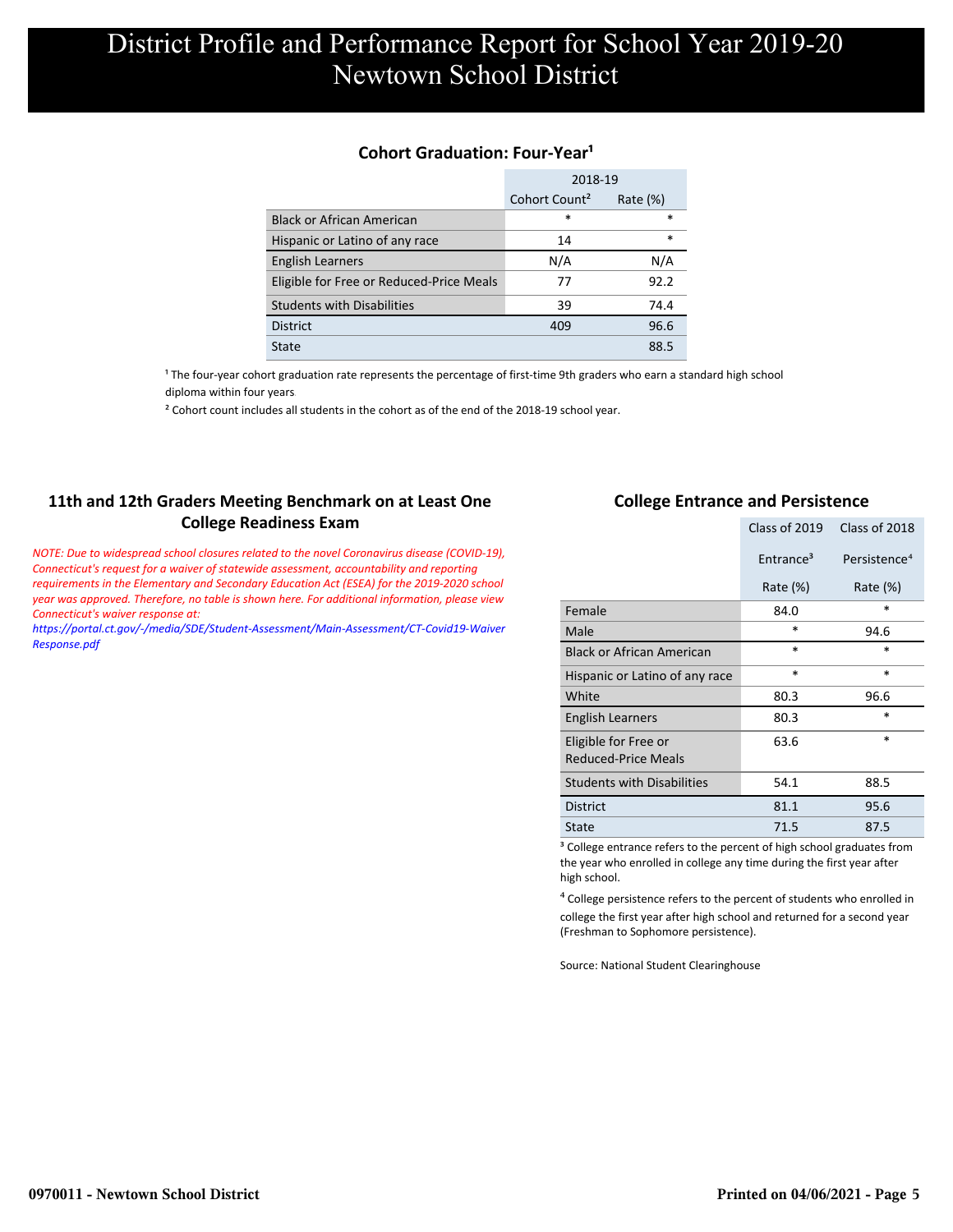#### **Next Generation Accountability Results**

Connecticut's Next Generation Accountability System is a broad set of 12 indicators that help tell the story of how well a district/school is preparing its students for success in college, careers, and life. It moves beyond test scores and graduation rates to provide a more holistic, multifactor perspective of district and school performance.

*NOTE: Due to widespread school closures related to the novel Coronavirus disease (COVID-19), Connecticut's request for a waiver of statewide assessment, accountability and reporting requirements in the Elementary and Secondary Education Act (ESEA) for the 2019-2020 school year was approved. Therefore, a modified table is shown below. All [indicators that were not calculated for the 2019-20 school year \(including overall Accountability Index\) have been excluded and columns that referenced points have also been](https://portal.ct.gov/-/media/SDE/Student-Assessment/Main-Assessment/CT-Covid19-WaiverResponse.pdf) removed to avoid confusion. For additional information, please view Connecticut's waiver response at:*

*https://portal.ct.gov/-/media/SDE/Student-Assessment/Main-Assessment/CT-Covid19-WaiverResponse.pdf*

| Indicator                                             |                            | Index/Rate               | <b>Target</b> |       |
|-------------------------------------------------------|----------------------------|--------------------------|---------------|-------|
| <b>Progress Toward English</b>                        | Literacy                   | $\overline{\phantom{a}}$ | 100%          | 60.4% |
| Proficiency                                           | Oral                       |                          | 100%          | 57.6% |
| Chronic Absenteeism                                   | <b>All Students</b>        | 5.7%                     | $<=5%$        | 12.2% |
|                                                       | <b>High Needs Students</b> | 9.7%                     | $\leq$ =5%    | 18.0% |
| <b>Preparation for CCR</b>                            | % Taking Courses           | 94.6%                    | 75%           | 80.4% |
| On-track to High School Graduation                    |                            | 97.8%                    | 94%           | 88.4% |
| 4-year Graduation All Students (2019 Cohort)          |                            | 96.6%                    | 94%           | 88.5% |
| 6-year Graduation - High Needs Students (2017 Cohort) |                            | 85.9%                    | 94%           | 84.5% |
| Postsecondary Entrance (Class of 2019)                |                            | 81.1%                    | 75%           | 71.5% |
| <b>Arts Access</b>                                    |                            | 34.3%                    | 60%           | 51.8% |

*NOTE: A dot (.) appears in the table above when there are fewer than 20 students in the student group or the indicator is not applicable based on grades served.*

| <b>Gap Indicators</b>      |       |       |      | Non-High Needs Rate <sup>1</sup> High Needs Rate Size of Gap State Gap Mean +1 Stdev <sup>2</sup> Is Gap an Outlier? <sup>2</sup> |   |
|----------------------------|-------|-------|------|-----------------------------------------------------------------------------------------------------------------------------------|---|
| <b>Graduation Rate Gap</b> | 94.0% | 85.9% | 8.1% | 10.9%                                                                                                                             | N |

<sup>1</sup> If the Non-High Needs Rate exceeds the ultimate target (75 for Performance Index and 94% for graduation rate), the ultimate target is used for gap calculations. <sup>2</sup> If the size of the gap exceeds the state mean gap plus one standard deviation, the gap is an outlier.

*NOTE: A dot (.) appears in the table above when there are fewer than 20 students in at least one of the student groups used to calculate the gap measure or the indicator is not applicable based on grades served.*



**Supporting Resources:**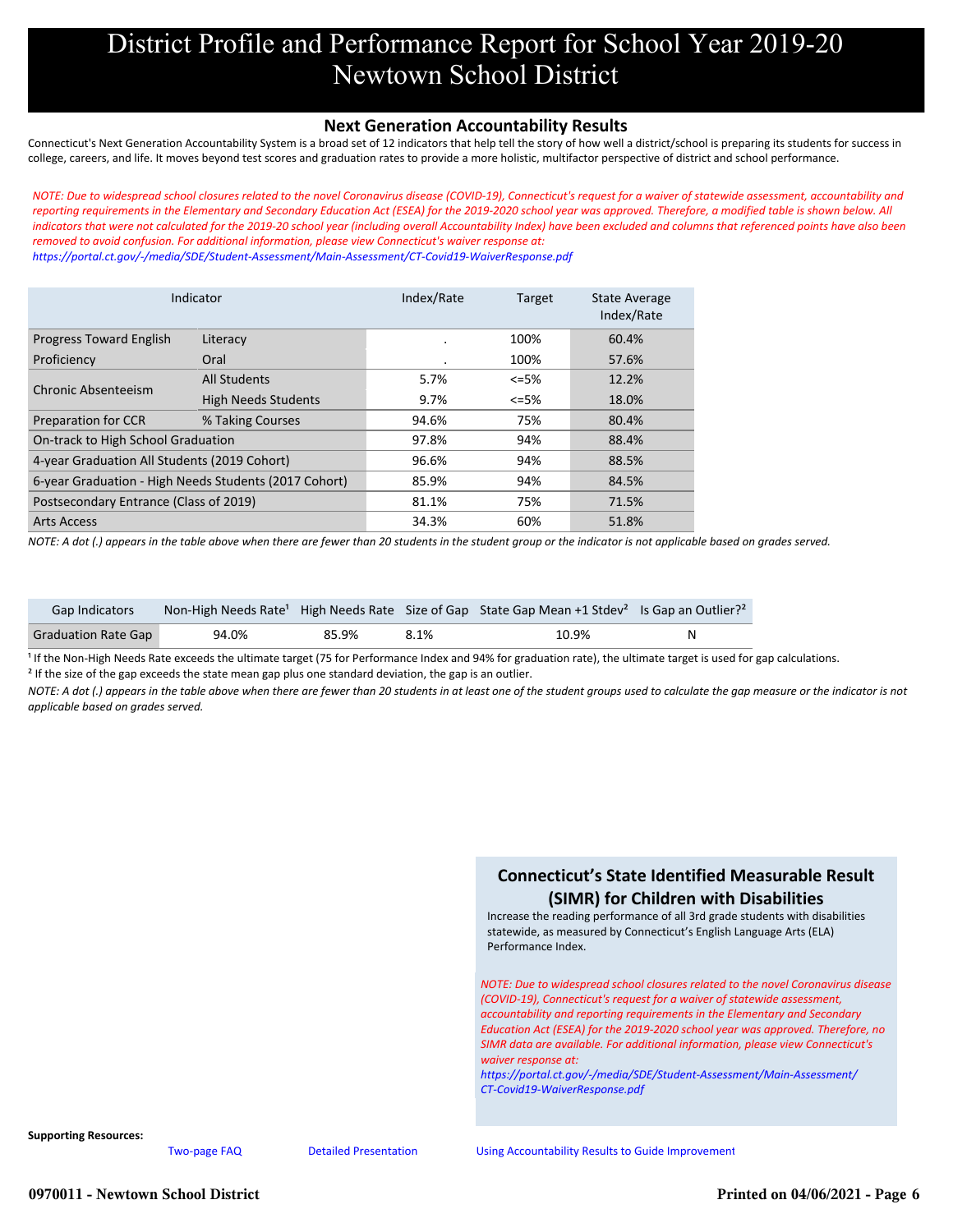## **Narratives**

 **School District Improvement Plans and Parental Outreach Activities**

 **Efforts to Reduce Racial, Ethnic and Economic Isolation**